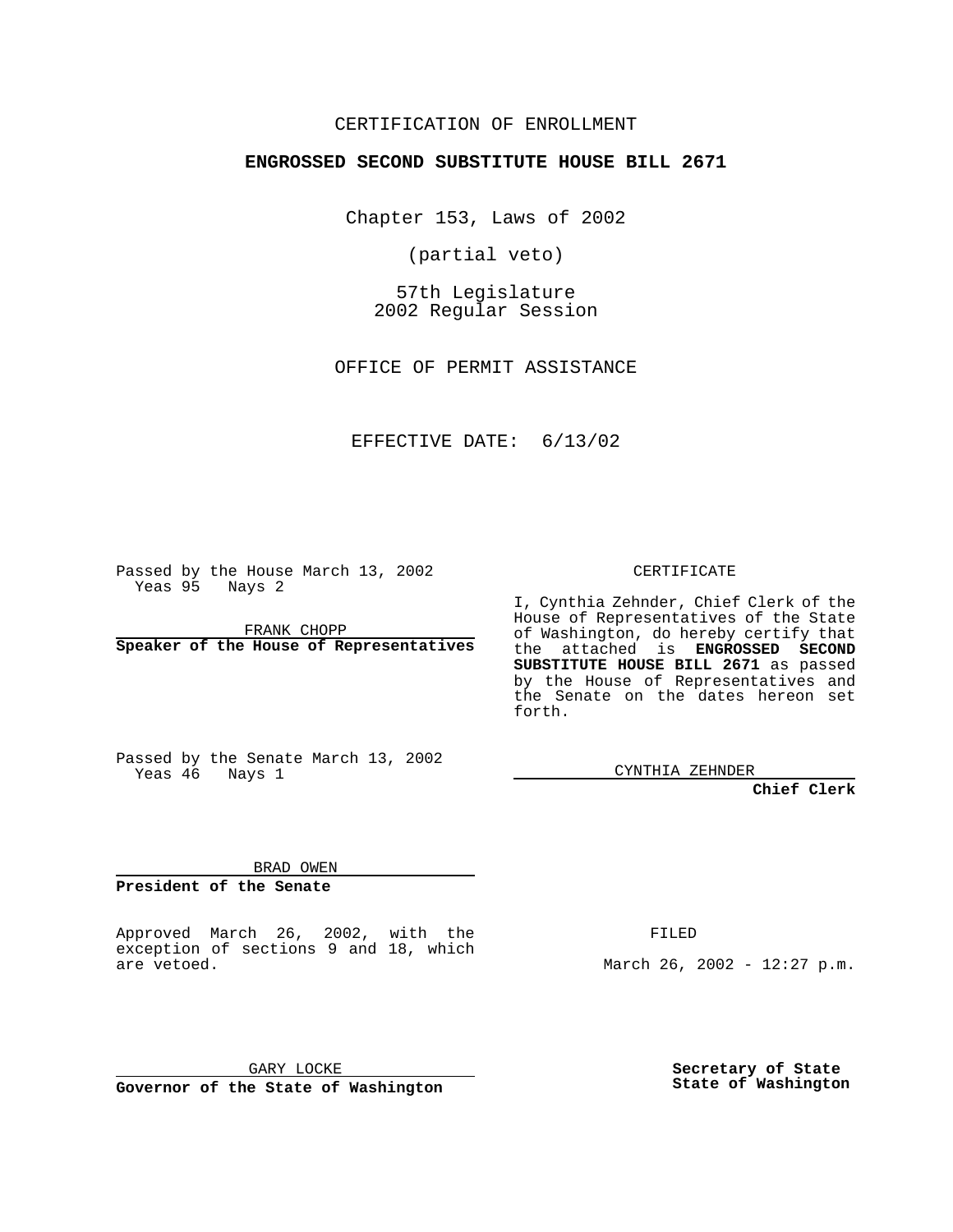## **ENGROSSED SECOND SUBSTITUTE HOUSE BILL 2671** \_\_\_\_\_\_\_\_\_\_\_\_\_\_\_\_\_\_\_\_\_\_\_\_\_\_\_\_\_\_\_\_\_\_\_\_\_\_\_\_\_\_\_\_\_\_\_

\_\_\_\_\_\_\_\_\_\_\_\_\_\_\_\_\_\_\_\_\_\_\_\_\_\_\_\_\_\_\_\_\_\_\_\_\_\_\_\_\_\_\_\_\_\_\_

# AS AMENDED BY THE SENATE

Passed Legislature - 2002 Regular Session

#### **State of Washington 57th Legislature 2002 Regular Session**

**By** House Committee on Appropriations (originally sponsored by Representatives Linville, Romero, Reardon, Simpson, Gombosky, Grant, Veloria, Kessler, Conway, Doumit, Hatfield, Ogden, Morris, Kenney, Dickerson, Edwards, Chase, Schual-Berke, Wood, Rockefeller, Jackley, Kagi and McDermott)

Read first time 02/12/2002. Referred to Committee on .

 AN ACT Relating to a permit assistance center within the department of ecology; adding new sections to chapter 43.131 RCW; adding a new chapter to Title 43 RCW; creating new sections; and declaring an emergency.

5 BE IT ENACTED BY THE LEGISLATURE OF THE STATE OF WASHINGTON:

 NEW SECTION. **Sec. 1.** (1) The legislature finds that the health and safety of its citizens, natural resources, and the environment are vital interests of the state that must be protected to preserve the state's quality of life. The legislature also finds that the state's economic well-being is a vital interest that depends upon the development of fair, coordinated environmental permitting processes that ensure that the state not only protects natural resources but also encourages appropriate activities that stimulate growth and development. The legislature further finds that Washington's environmental protection programs have established strict standards to reduce pollution and protect public health and safety and the environment.

18 (2) The legislature also finds that, as the number of environmental 19 and land use laws have grown in Washington, so have the number of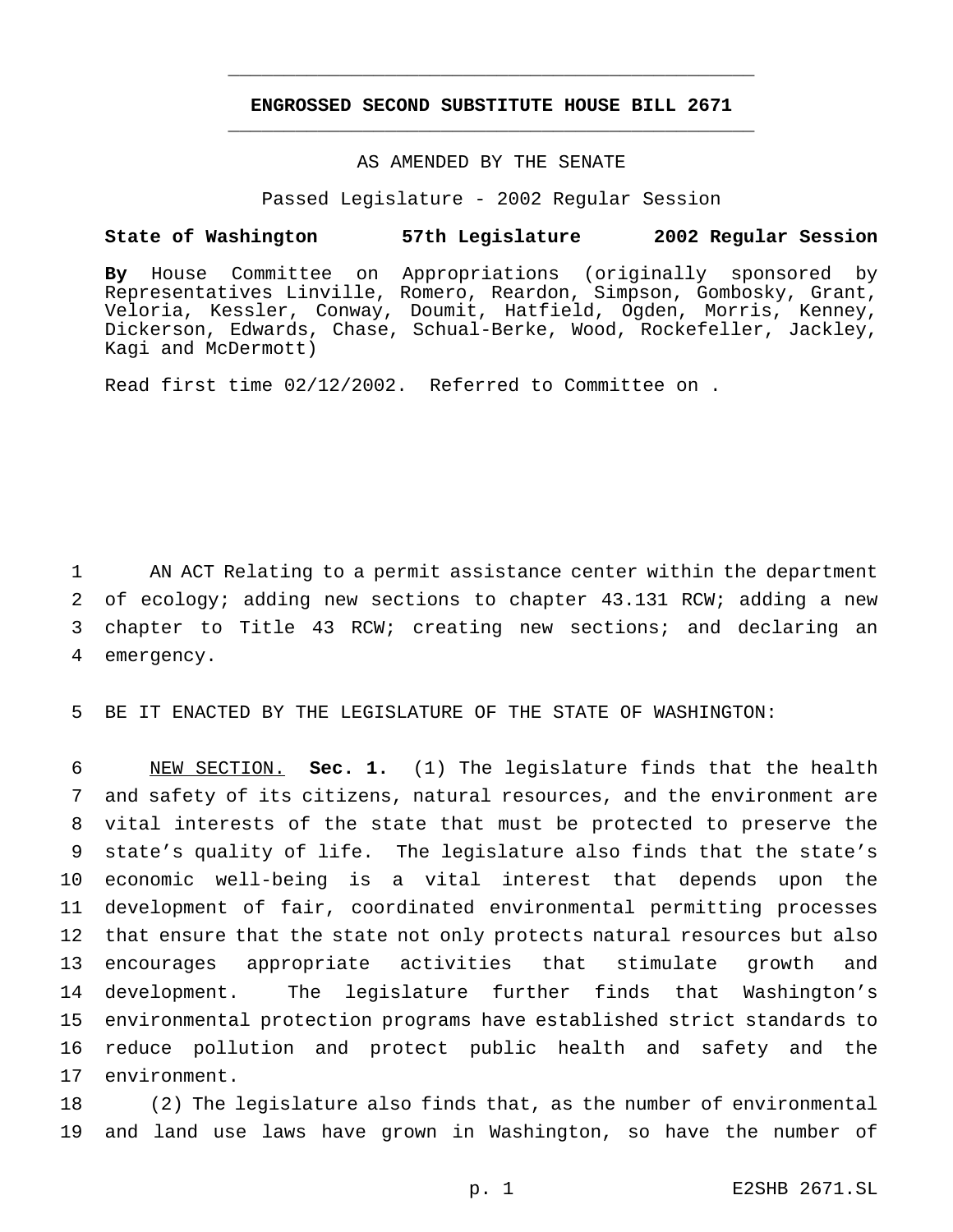permits required of business and government. The increasing number of individual permits and permit agencies has generated the potential for conflict, overlap, and duplication among various state, local, and federal permits. Lack of coordination in the processing of project applications may cause costly delays and frustration to applicants.

 (3) The legislature further finds that not all project applicants require the same type of assistance. Applicants with small projects may merely need information about local and state permits and assistance in applying for those permits, while intermediate-sized projects may require a facilitated permit process, and large complex projects may need extensive coordination among local, state, and federal agencies and tribal governments.

 (4) The legislature, therefore, finds that a range of assistance and coordination options should be available to project applicants from a state office independent of any local, state, or federal permit agency. The legislature finds that citizens, businesses, and project applicants should be provided with:

 (a) A reliable and consolidated source of information concerning federal, state, and local environmental and land use laws and 20 procedures that may apply to any given project;

 (b) Facilitated interagency forums for discussion of significant issues related to the multiple permitting processes if needed for some project applicants; and

 (c) Active coordination of all applicable regulatory and land use permitting procedures if needed for some project applicants.

 (5) The legislature declares that the purpose of this chapter is to transfer the existing permit assistance center in the department of ecology to a new office of permit assistance in the office of financial management to:

 (a) Assure that citizens, businesses, and project applicants will continue to be provided with vital information regarding environmental and land use laws and with assistance in complying with environmental and land use laws to promote understanding of these laws and to protect public health and safety and the environment;

 (b) Ensure that facilitation of project permit decisions by permit agencies promotes both process efficiency and environmental protection;

 (c) Allow for coordination of permit processing for large projects upon project applicants' request and at project applicants' expense to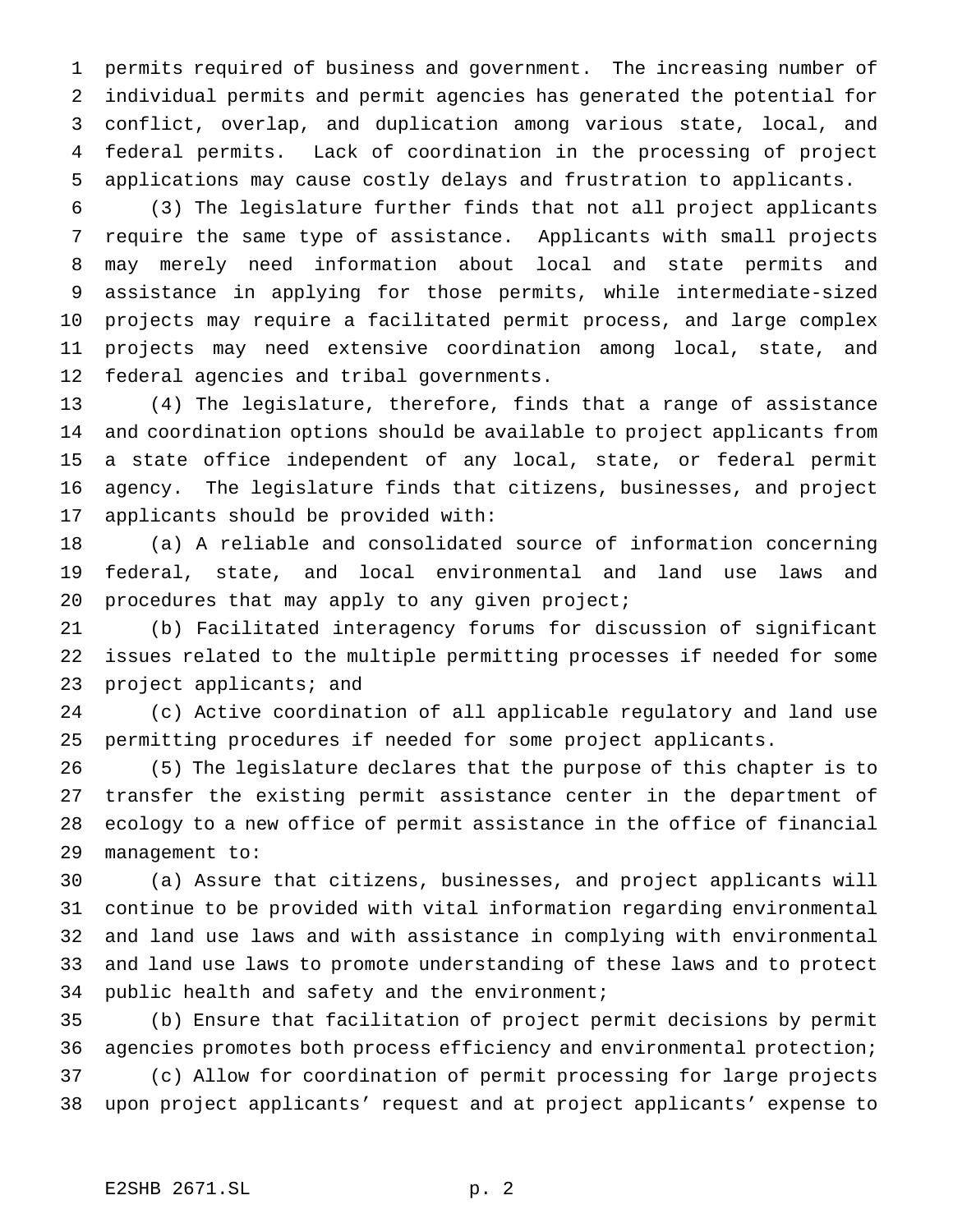promote efficiency, ensure certainty, and avoid conflicts among permit agencies; and

 (d) Provide these services through an office independent of any permit agency to ensure that any potential or perceived conflicts of interest related to providing these services or making permit decisions can be avoided.

 (6) The legislature intends that establishing an office of permit assistance will provide these services without abrogating or limiting the authority of any permit agency to make decisions on permits that it issues. The legislature therefore declares that the office of permit assistance shall have authority to provide these services but shall not have any authority to make decisions on permits.

 NEW SECTION. **Sec. 2.** (1) The office of permit assistance is created in the office of financial management and shall be administered by the office of the governor to assist citizens, businesses, and project applicants.

(2) The office shall:

 (a) Maintain and furnish information as provided in section 5 of this act;

(b) Furnish facilitation as provided in section 6 of this act;

(c) Furnish coordination as provided in section 7 of this act;

 (d) Coordinate cost reimbursement as provided in section 8 of this act;

 (e) Work with state agencies and local governments to continue to develop a range of permit assistance options for project applicants;

 (f) Review initiatives developed by the transportation permit efficiency and accountability committee established in chapter 47.06C RCW and determine if any would be beneficial if implemented for other types of projects;

 (g) Work to develop informal processes for dispute resolution between agencies and permit applicants;

 (h) Conduct customer surveys to evaluate its effectiveness; and (i) Provide the following biennial reports to the governor and the

 appropriate committees of the legislature: (i) A performance report, based on the customer surveys required in

(h) of this subsection;

 (ii) A report on any statutory or regulatory conflicts identified by the office in the course of its duties that arise from differing

p. 3 E2SHB 2671.SL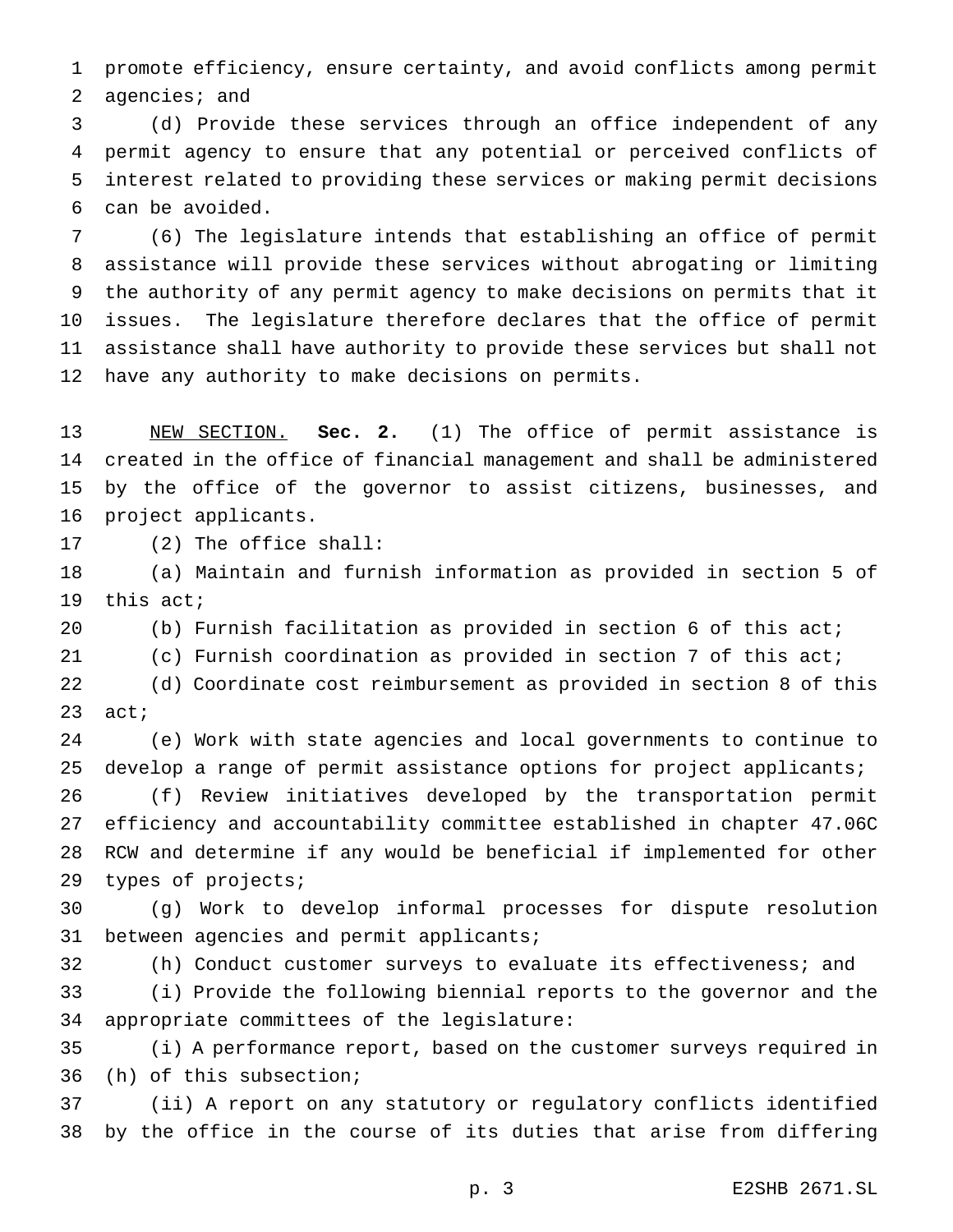legal authorities and roles of agencies and how these were resolved. The report may include recommendations to the legislature and to agencies; and

 (iii) A report regarding use of outside independent consultants under section 8 of this act, including the nature and amount of work performed and implementation of requirements relating to costs.

 (3) The office shall give priority to furnishing assistance to small projects when expending general fund moneys allocated to it.

 NEW SECTION. **Sec. 3.** (1) The office shall operate on the principle that citizens of the state of Washington should receive the following information regarding permits:

(a) A date and time for a decision on a permit;

 (b) The information required for an agency to make a decision on a permit, recognizing that changes in the project or other circumstances 15 may change the information required; and

 (c) An estimate of the maximum amount of costs in fees, studies, or public processes that will be incurred by the project applicant.

 (2) This section does not create an independent cause of action, affect any existing cause of action, or establish time limits for purposes of RCW 64.40.020.

 NEW SECTION. **Sec. 4.** The definitions in this section apply throughout this chapter unless the context clearly requires otherwise. (1) "Office" means the office of permit assistance in the office of financial management established in section 2 of this act.

 (2) "Permit" means any permit, certificate, use authorization, or other form of governmental approval required in order to construct or operate a project in the state of Washington.

 (3) "Permit agency" means any state or local agency authorized by law to issue permits.

 (4) "Project" means any activity, the conduct of which requires a permit or permits from one or more permit agencies.

 (5) "Project applicant" means a citizen, business, or any entity seeking a permit or permits in the state of Washington.

 NEW SECTION. **Sec. 5.** The office shall assist citizens, businesses, and project applicants by maintaining and furnishing information, including, but not limited to: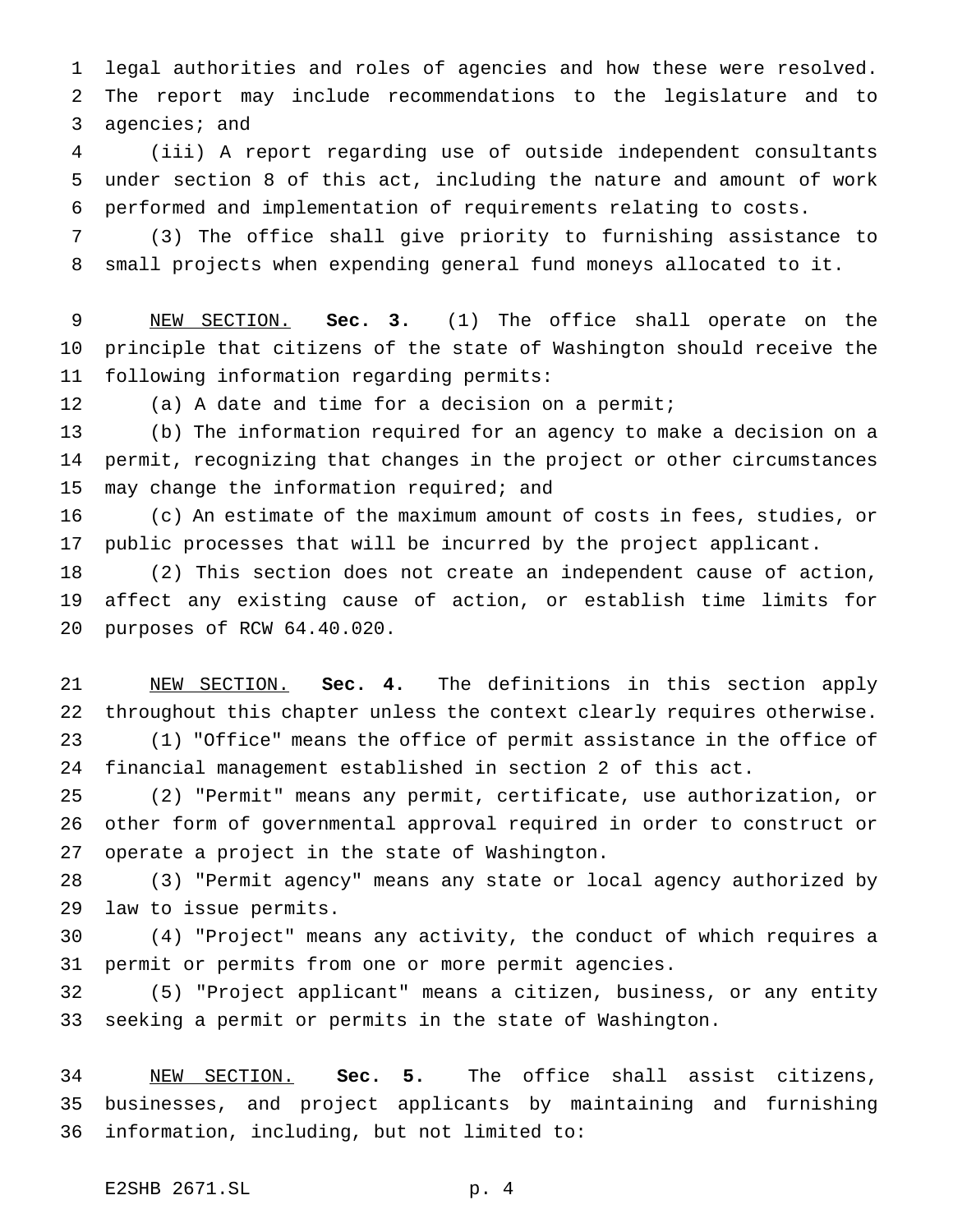(1) To the extent possible, compiling and periodically updating one or more handbooks containing lists and explanations of permit laws, including all relevant local, state, federal, and tribal laws. In providing this information, the office shall seek the cooperation of relevant local, state, and federal agencies and tribal governments;

 (2) Establishing and providing notice of a point of contact for obtaining information;

 (3) Working closely and cooperatively with the business license center in providing efficient and nonduplicative service;

 (4) Collecting and making available information regarding federal, state, local, and tribal government programs that rely on private professional expertise to assist agencies in project permit review; and (5) Developing a call center and a web site.

 NEW SECTION. **Sec. 6.** At the request of a project applicant, the office shall assist the project applicant in determining what regulatory requirements, processes, and permits apply to the project, as provided in this section.

 (1) The office shall assign a project facilitator who shall discuss applicable regulatory requirements, permits, and processes with the project applicant and explain the available options for obtaining required permits.

 (2) If the project applicant and the project facilitator agree that the project would benefit from a project scoping, the project facilitator shall conduct a project scoping by the project applicant and the relevant state and local permit agencies. The project facilitator shall invite the participation of the relevant federal permit agencies and tribal governments.

 (a) The purpose of the project scoping is to identify the issues and information needs of the project applicant and the participating permit agencies regarding the project, share perspectives, and jointly develop a strategy for the processing of required permits by each participating permit agency.

(b) The scoping shall address:

(i) The permits that are required for the project;

 (ii) The permit application forms and other application requirements of the participating permit agencies;

 (iii) The specific information needs and issues of concern of each participant and their significance;

p. 5 E2SHB 2671.SL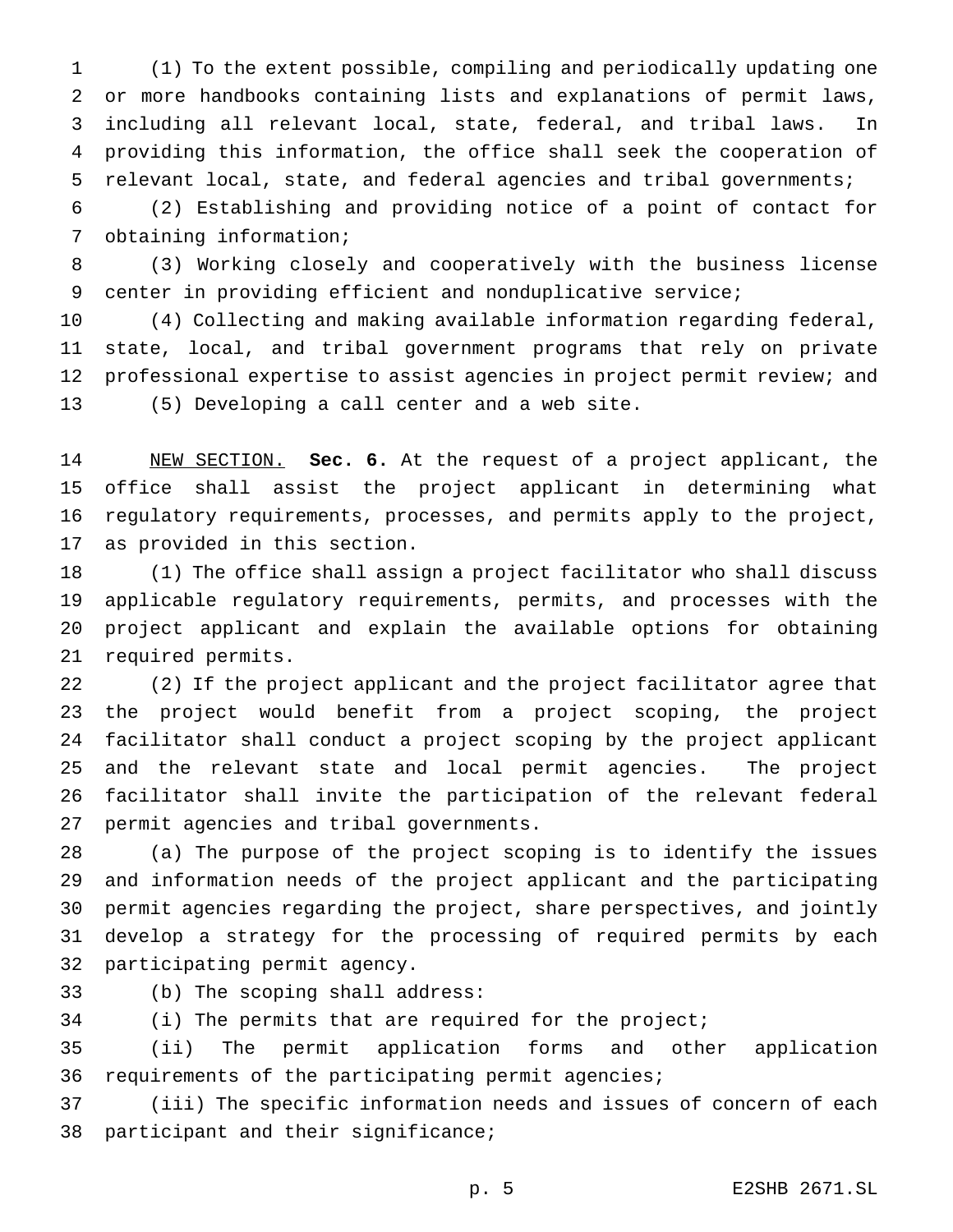(iv) Any statutory or regulatory conflicts that might arise from the differing authorities and roles of the permit agencies;

 (v) Any natural resources, including federal or state listed species, that might be adversely affected by the project and might cause an alteration of the project or require mitigation; and

 (vi) The anticipated time required for permit decisions by each participating permit agency, including the time required to determine if the permit application is complete, to conduct environmental review, and to review and process the application. In determining the time required, full consideration must be given to achieving the greatest possible efficiencies through any concurrent studies and any consolidated applications, hearings, and comment periods.

 (c) The outcome of the project scoping shall be documented in writing, furnished to the project applicant, and be made available to the public.

 (d) The project scoping shall be completed within sixty days of the project applicant's request for a project scoping.

 (e) Upon completion of the project scoping, the participating permit agencies shall proceed under their respective authority. The agencies are encouraged to remain in communication for purposes of coordination until their final permit decisions are made.

 (3) This section does not create an independent cause of action, affect any existing cause of action, or establish time limits for purposes of RCW 64.40.020.

 NEW SECTION. **Sec. 7.** (1) The office may coordinate the processing by participating permit agencies of permits required for a project, at the request of the project applicant through a cost reimbursement agreement as provided in subsection (3) of this section or with the agreement of the project applicant as provided in subsection (4) of this section.

 (2) The office shall assign a project coordinator to perform any or all of the following functions, as specified by the terms of a cost reimbursement agreement under subsection (3) of this section or an agreement under subsection (4) of this section:

 (a) Serve as the main point of contact for the project applicant; (b) Conduct a project scoping as provided in section 6(2) of this act;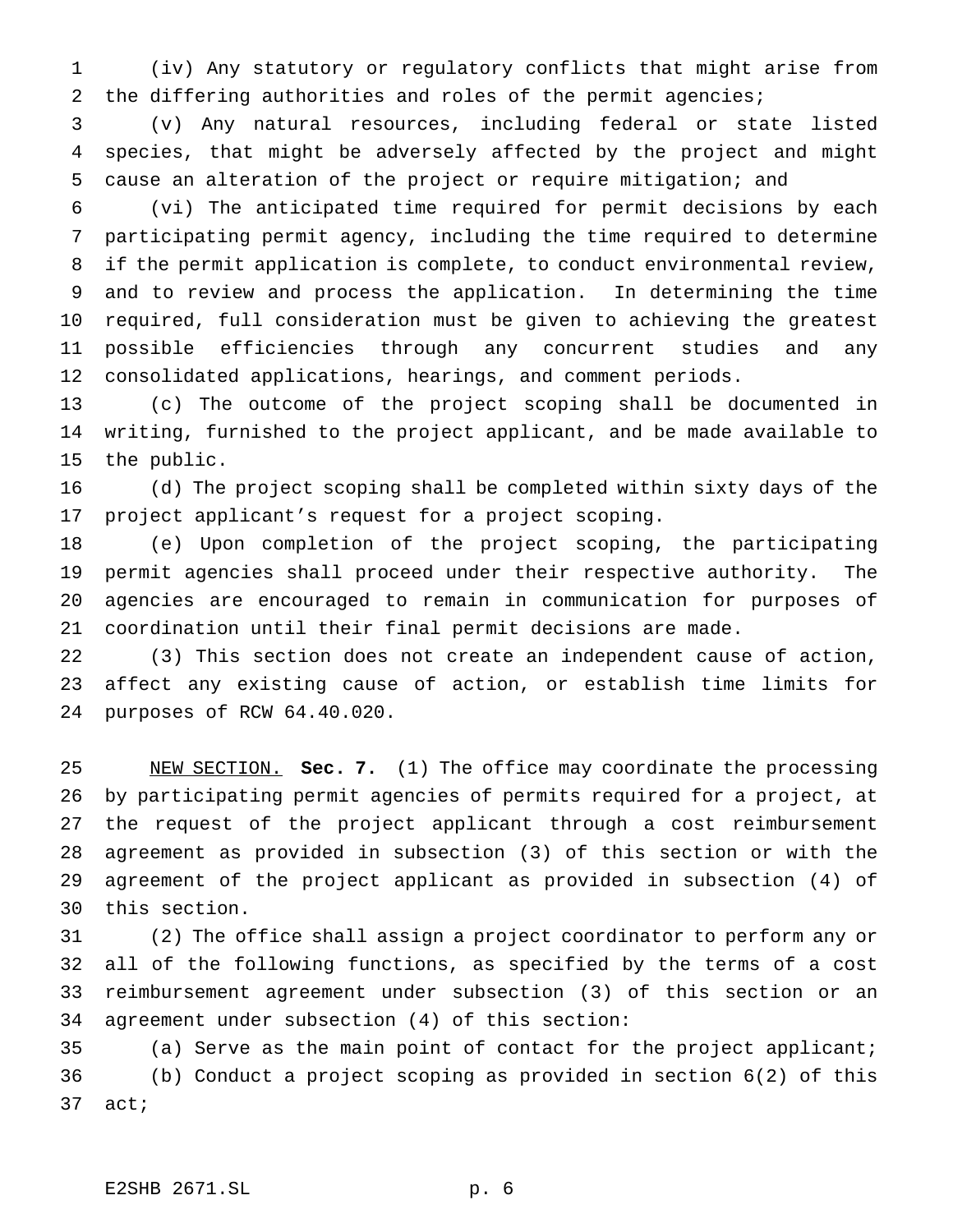(c) Verify that the project applicant has all the information needed to complete applications;

(d) Coordinate the permit processes of the permit agencies;

(e) Manage the applicable administrative procedures;

 (f) Work to assure that timely permit decisions are made by the permit agencies and maintain contact with the project applicant and the permit agencies to ensure adherence to schedules;

 (g) Assist in resolving any conflict or inconsistency among permit 9 requirements and conditions; and

 (h) Coordinate with relevant federal permit agencies and tribal governments to the extent possible.

 (3) At the request of a project applicant and as provided in section 8 of this act, the project coordinator shall coordinate negotiations among the project applicant, the office, and participating permit agencies to enter into a cost reimbursement agreement and shall coordinate implementation of the agreement, which shall govern coordination of permit processing by the participating permit agencies.

 (4) The office may determine that it is in the public interest to coordinate the processing of permits for certain projects that are complex in scope, require multiple permits, involve multiple jurisdictions, or involve a significant number of affected parties. Upon such a determination, the office may enter into an agreement with the project applicant and the participating permit agencies to coordinate the processing of permits for the project. The office may limit the number of such agreements according to the resources available to the office and the permit agencies at the time.

 NEW SECTION. **Sec. 8.** (1) The office may coordinate negotiation and implementation of a written agreement among the project applicant, the office, and participating permit agencies to recover from the project applicant the reasonable costs incurred by the office in carrying out the provisions of sections 6(2) and 7(2) of this act and by participating permit agencies in carrying out permit processing tasks specified in the agreement.

 (2) The office may coordinate negotiation and implementation of a written agreement among the project applicant, the office, and participating permit agencies to recover from the project applicant the reasonable costs incurred by outside independent consultants selected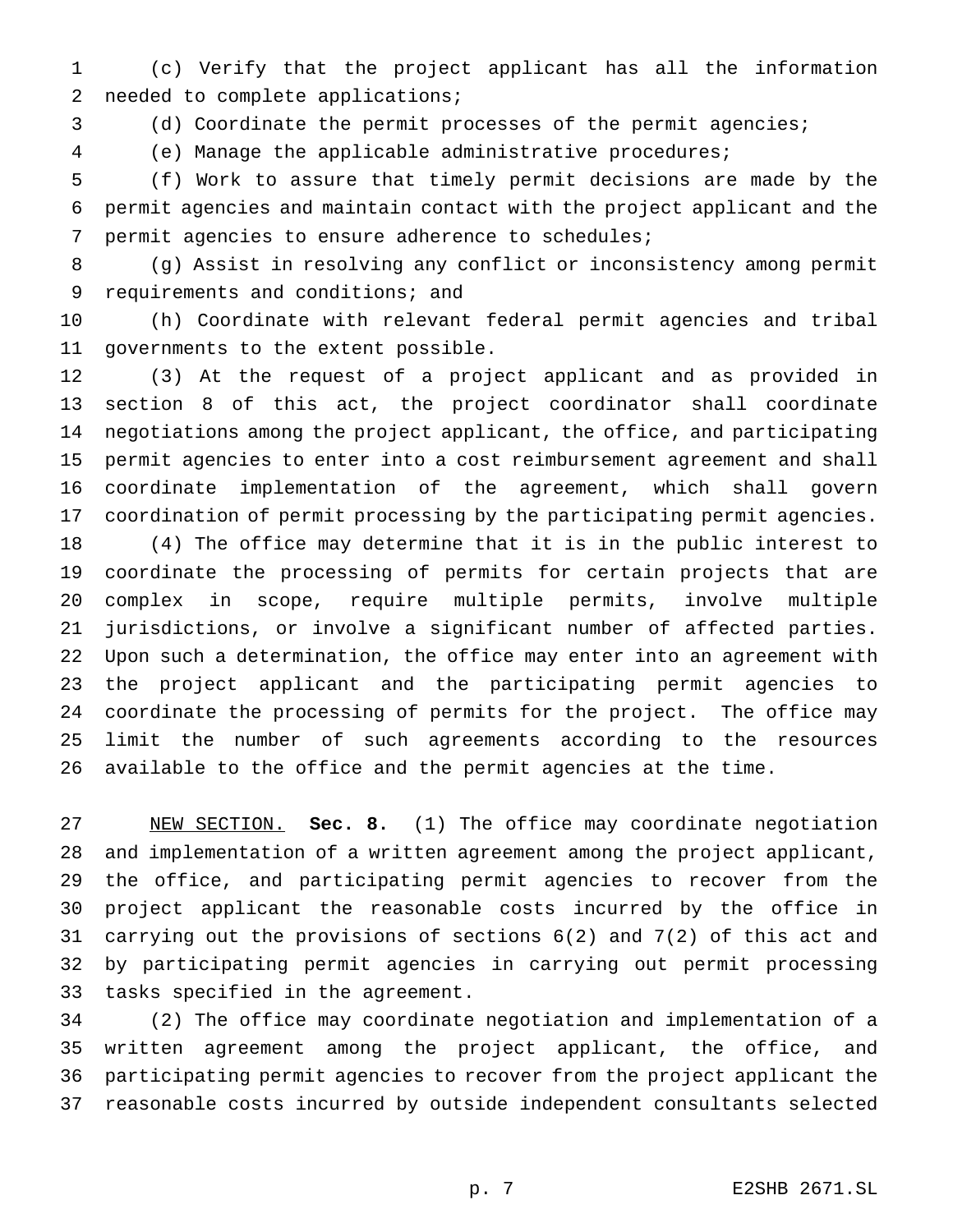by the office and participating permit agencies to perform permit processing tasks.

 (3) Outside independent consultants may only bill for the costs of performing those permit processing tasks that are specified in a cost reimbursement agreement under this section. The billing process shall provide for accurate time and cost accounting and may include a billing cycle that provides for progress payments.

 (4) The office shall adopt a policy to coordinate cost reimbursement agreements with outside independent consultants. Cost reimbursement agreements coordinated by the office under this section must be based on competitive bids that are awarded for each agreement from a prequalified consultant roster.

 (5) Independent consultants hired under a cost reimbursement agreement, shall report directly to the permit agency. The office shall assure that final decisions are made by the permit agency and not by the consultant.

 (6) The office shall develop procedures for determining, collecting, and distributing cost reimbursement for carrying out the provisions of this chapter.

 (7) For a cost reimbursement agreement, the office and participating permit agencies shall negotiate a work plan and schedule for reimbursement. Prior to distributing scheduled reimbursement to the agencies, the office shall verify that the agencies have met the obligations contained in their work plan.

 (8) Prior to commencing negotiations with the project applicant for a cost reimbursement agreement, the office shall request work load analyses from each participating permitting agency. These analyses shall be available to the public. The work load of a participating permit agency may only be modified with the concurrence of the agency and if there is both good cause to do so and no significant impact on environmental review.

 (9) The office shall develop guidance to ensure that, in developing cost reimbursement agreements, conflicts of interest are eliminated.

 (10) For project permit processes that it coordinates, the office shall coordinate the negotiation of all cost reimbursement agreements executed under RCW 43.21A.690, 43.30.420, 43.70.630, 43.300.080, and 70.94.085. The office and the permit agencies shall be signatories to the agreements. Each permit agency shall manage performance of its portion of the agreement.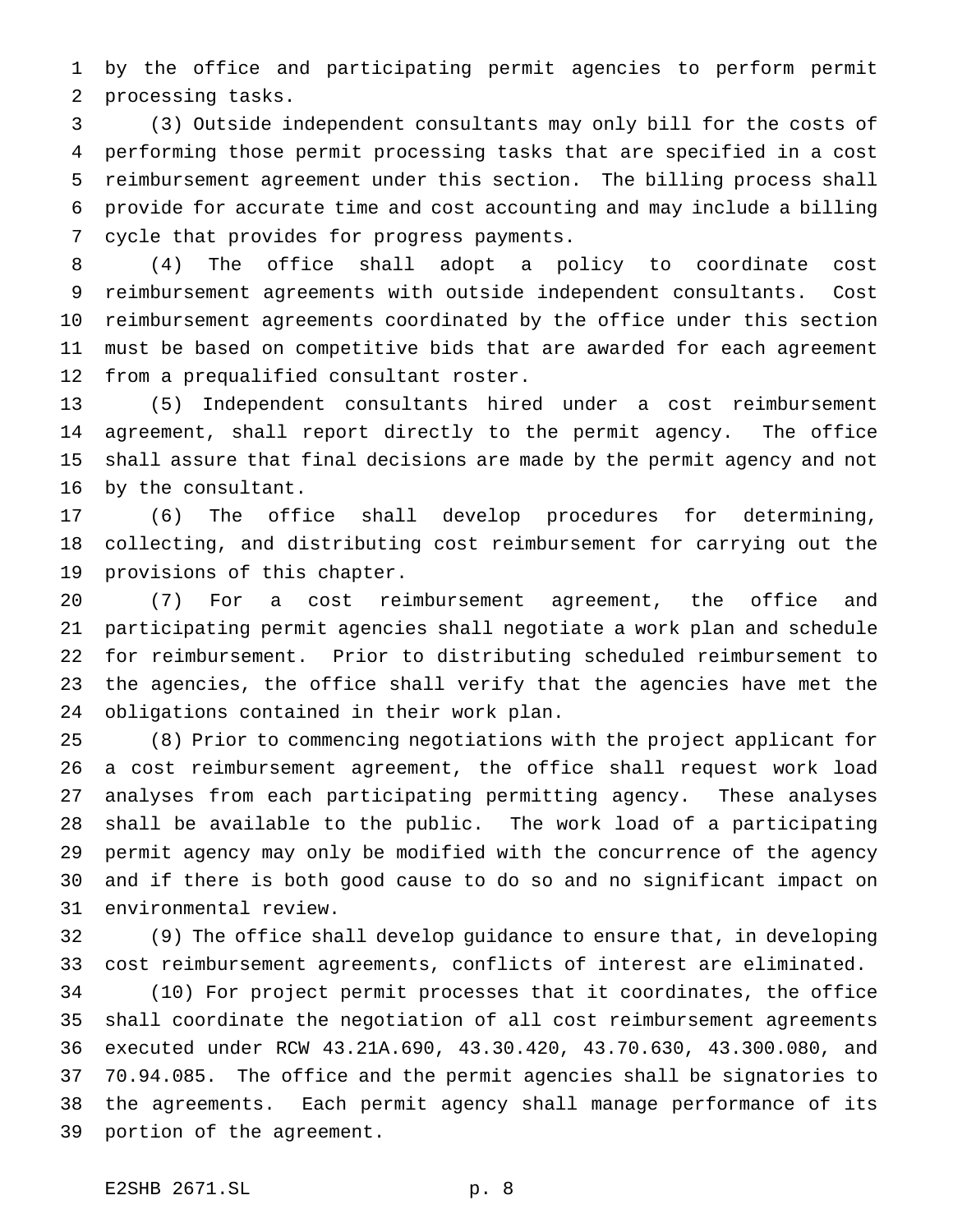(11) If a permit agency or the project applicant foresees, at any time, that it will be unable to meet its obligations under the cost reimbursement agreement, it shall notify the office and state the reasons. The office shall notify the participating permit agencies and the project applicant and, upon agreement of all parties, adjust the schedule, or, if necessary, coordinate revision of the work plan.

7 \*NEW SECTION. Sec. 9. (1) There is established the permit 8 assistance advisory council. The council shall:

(a) Assess the performance of the office;

10 (b) Review customer surveys conducted by the office to determine 11 the effectiveness of the office; and

 (c) Make recommendations for improving the performance of the office in carrying out the provisions of this chapter.

14 (2) The council shall be composed of eleven members.

 (a) The governor shall appoint seven members, who shall reflect geographical balance and the diversity of population within Washington state. The governor shall include representation from business, the environmental community, agriculture, port districts, counties, cities, and the tribes.

 (b) Two members shall be members of the senate selected by the president of the senate with one member selected from each caucus in 22 the senate, and two members shall be members of the house of 23 representatives selected by the speaker of the house of representatives with one member selected from each caucus in the house of representatives. The legislative members shall be nonvoting members of the council.

 (3) Nonlegislative members shall serve four-year terms. Of the initial members appointed to the council, two shall serve for two years, two shall serve for three years, and three shall serve for four 30 years. Thereafter members shall be appointed to four-year terms.

 (4) Vacancies shall be filled by appointment in the same manner as the original appointment for the remainder of the unexpired term of the position being vacated.

 (5) Nonlegislative members shall be reimbursed for travel expenses as provided in RCW 43.03.050 and 43.03.060. Legislative members shall be reimbursed as provided in RCW 44.04.120.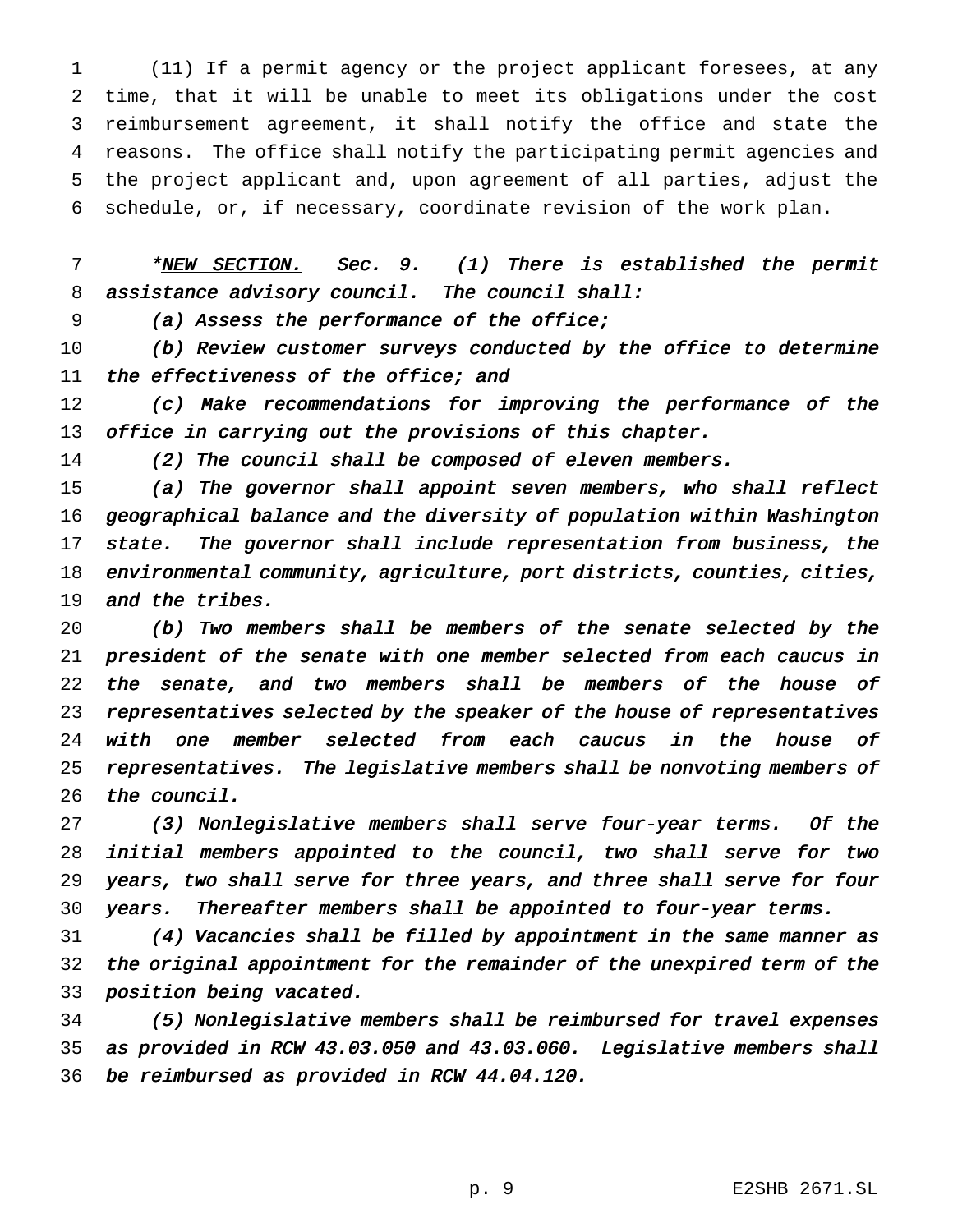(6) The council shall elect <sup>a</sup> chair and <sup>a</sup> vice-chair from the voting members. The chair and vice-chair shall serve <sup>a</sup> term of one year.

 (7) The council shall meet at least four times per year. **\*Sec. 9 was vetoed. See message at end of chapter.**

 NEW SECTION. **Sec. 10.** (1) The powers, duties, and functions of the permit assistance center at the department of ecology are transferred to the office created in section 2 of this act.

 (2)(a) All reports, documents, surveys, books, records, files, papers, or written material in the possession of the department of ecology pertaining to the powers, functions, and duties transferred shall be delivered to the custody of the office. All cabinets, furniture, office equipment, motor vehicles, and other tangible property employed by the department of ecology in carrying out the powers, functions, and duties transferred shall be made available to the office. All funds, credits, or other assets held in connection with the powers, functions, and duties transferred shall be assigned to the office.

 (b) Any appropriations made to the department of ecology for carrying out the powers, functions, and duties transferred shall, on June 30, 2002, be transferred and credited to the office.

 (c) Whenever any question arises as to the transfer of any personnel, funds, books, documents, records, papers, files, equipment, or other tangible property used or held in the exercise of the powers and the performance of the duties and functions transferred, the director of financial management shall make a determination as to the proper allocation and certify the same to the state agencies concerned. (3) All rules and all pending business before the department of

 ecology pertaining to the powers, functions, and duties transferred shall be continued and acted upon by the office. All existing contracts and obligations shall remain in full force and shall be performed by the office.

 (4) The transfer of the powers, duties, and functions of the permit assistance center shall not affect the validity of any act performed before the effective date of this act.

 (5) If apportionments of budgeted funds are required because of the transfers directed by this section, the director of financial management shall certify the apportionments to the agencies affected,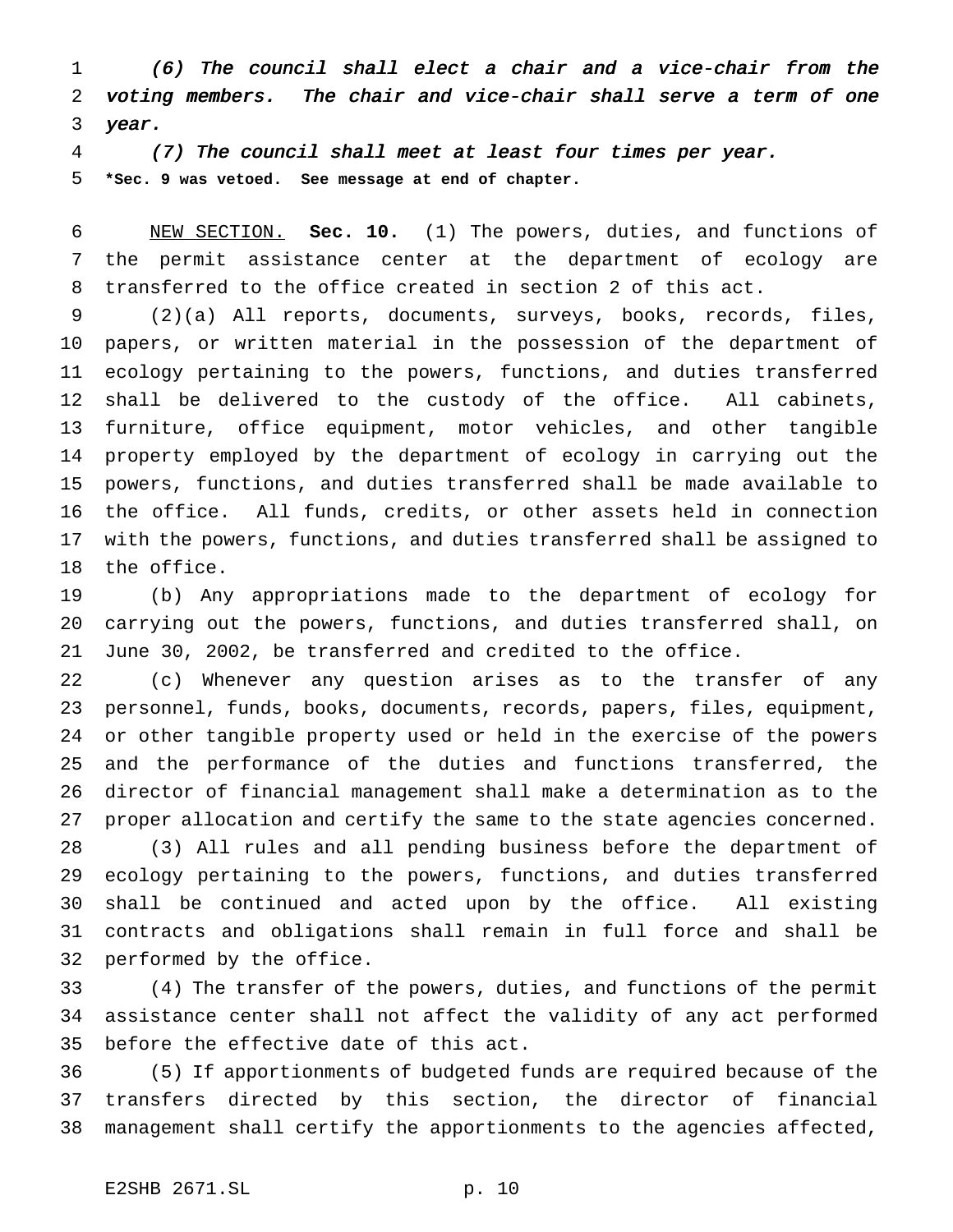the state auditor, and the state treasurer. Each of these shall make the appropriate transfer and adjustments in funds and appropriation accounts and equipment records in accordance with the certification.

 NEW SECTION. **Sec. 11.** Nothing in this chapter affects the jurisdiction of the energy facility site evaluation council under chapter 80.50 RCW.

 NEW SECTION. **Sec. 12.** (1) Nothing in this chapter shall be construed to abrogate or diminish the functions, powers, or duties granted to any permit agency by law.

 (2) Nothing in this chapter grants the office authority to decide if a permit shall be issued. The authority for determining if a permit shall be issued shall remain with the permit agency.

 NEW SECTION. **Sec. 13.** A new section is added to chapter 43.131 RCW to read as follows:

 The office of permit assistance established in section 2 of this act and its powers and duties shall be terminated June 30, 2007, as provided in section 14 of this act.

 NEW SECTION. **Sec. 14.** A new section is added to chapter 43.131 RCW to read as follows:

 The following acts or parts of acts, as now existing or hereafter amended, are each repealed, effective June 30, 2008:

- 22 (1) Section 1 of this act;
- (2) Section 2 of this act;
- (3) Section 3 of this act;
- (4) Section 4 of this act;
- (5) Section 5 of this act;
- (6) Section 6 of this act;
- (7) Section 7 of this act;
- (8) Section 8 of this act;
- (9) Section 9 of this act;
- (10) Section 10 of this act;
- (11) Section 11 of this act; and
- (12) Section 12 of this act.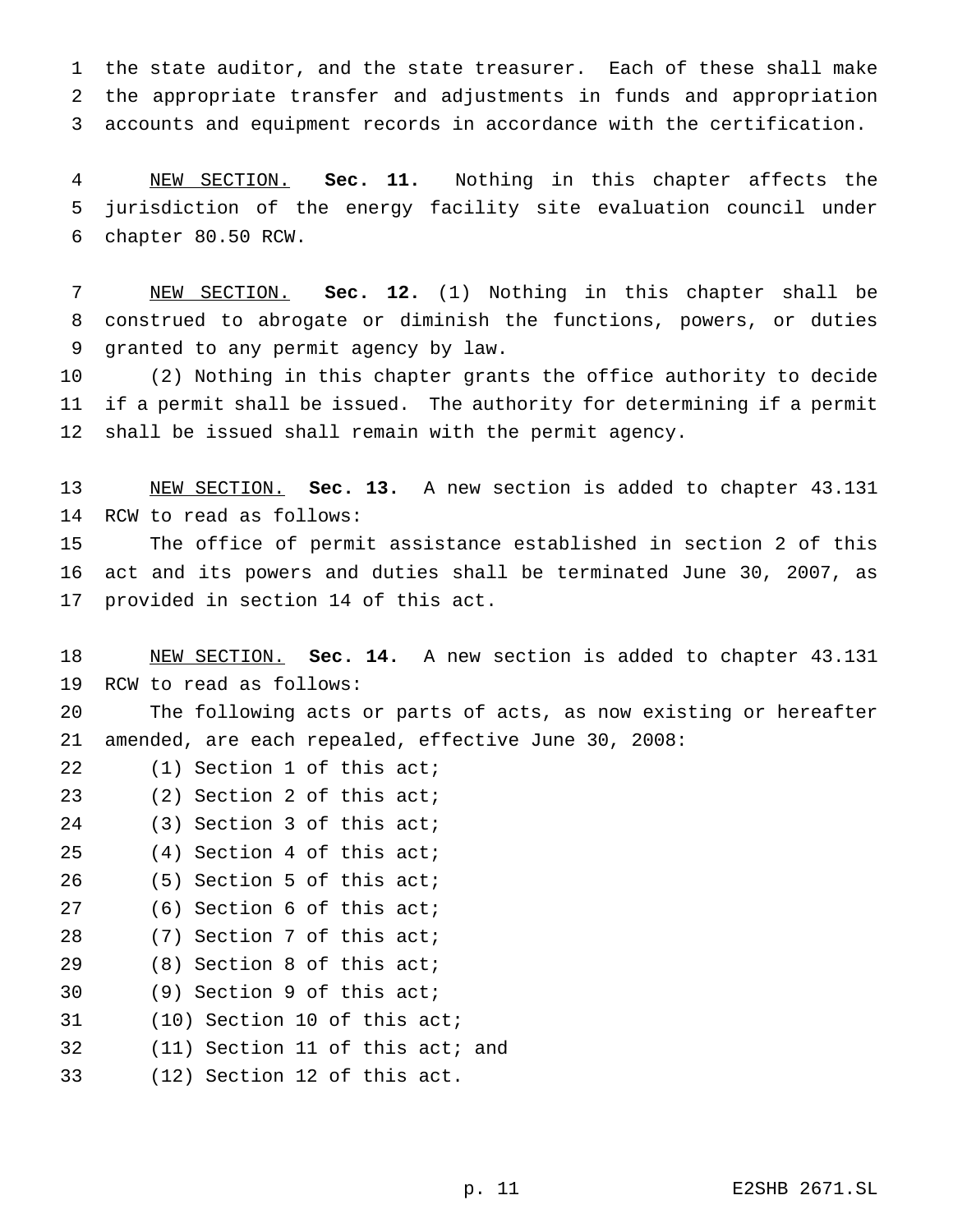NEW SECTION. **Sec. 15.** The joint legislative and audit review committee shall work within its existing resources in conducting the sunset review for the office of permit assistance.

 NEW SECTION. **Sec. 16.** Sections 1 through 12 of this act constitute a new chapter in Title 43 RCW.

 NEW SECTION. **Sec. 17.** If specific funding for the purposes of this act, referencing this act by bill or chapter number, is not provided by June 30, 2002, in the omnibus appropriations act, this act is null and void.

10 \*NEW SECTION. Sec. 18. This act is necessary for the immediate preservation of the public peace, health, or safety, or support of the state government and its existing public institutions, and takes effect *immediately*.

 **\*Sec. 18 was vetoed. See message at end of chapter.** Passed the House March 13, 2002. Passed the Senate March 13, 2002. Approved by the Governor March 26, 2002, with the exception of certain items that were vetoed. Filed in Office of Secretary of State March 26, 2002.

Note: Governor's explanation of partial veto is as follows:

 "I am returning herewith, without my approval as to sections 9 and 18, Engrossed Second Substitute House Bill No. 2671 entitled:

 "AN ACT Relating to a permit assistance center within the department of ecology;"

 Engrossed Second Substitute House Bill No. 2671 establishes an office of permit assistance in the Office of Financial Management (OFM) to be administered by the Governor. The bill will move the permit assistance center currently in operation at the Department of Ecology (DOE) to OFM, and extend its reach.

 Section 9 of the bill would have established an eleven-member advisory council to assess the performance of the permit assistance office, review customer surveys, and make performance improvement recommendations, among other things. However, no funding was provided in the budget to support the advisory council, and such a council is not essential. The new office will provide biennial reports to the governor and the legislature, and DOE will also be forming an advisory committee.

 The emergency clause in section 18 of the bill has also been vetoed. OFM, the Governor's Office and DOE will need time to establish the new office.